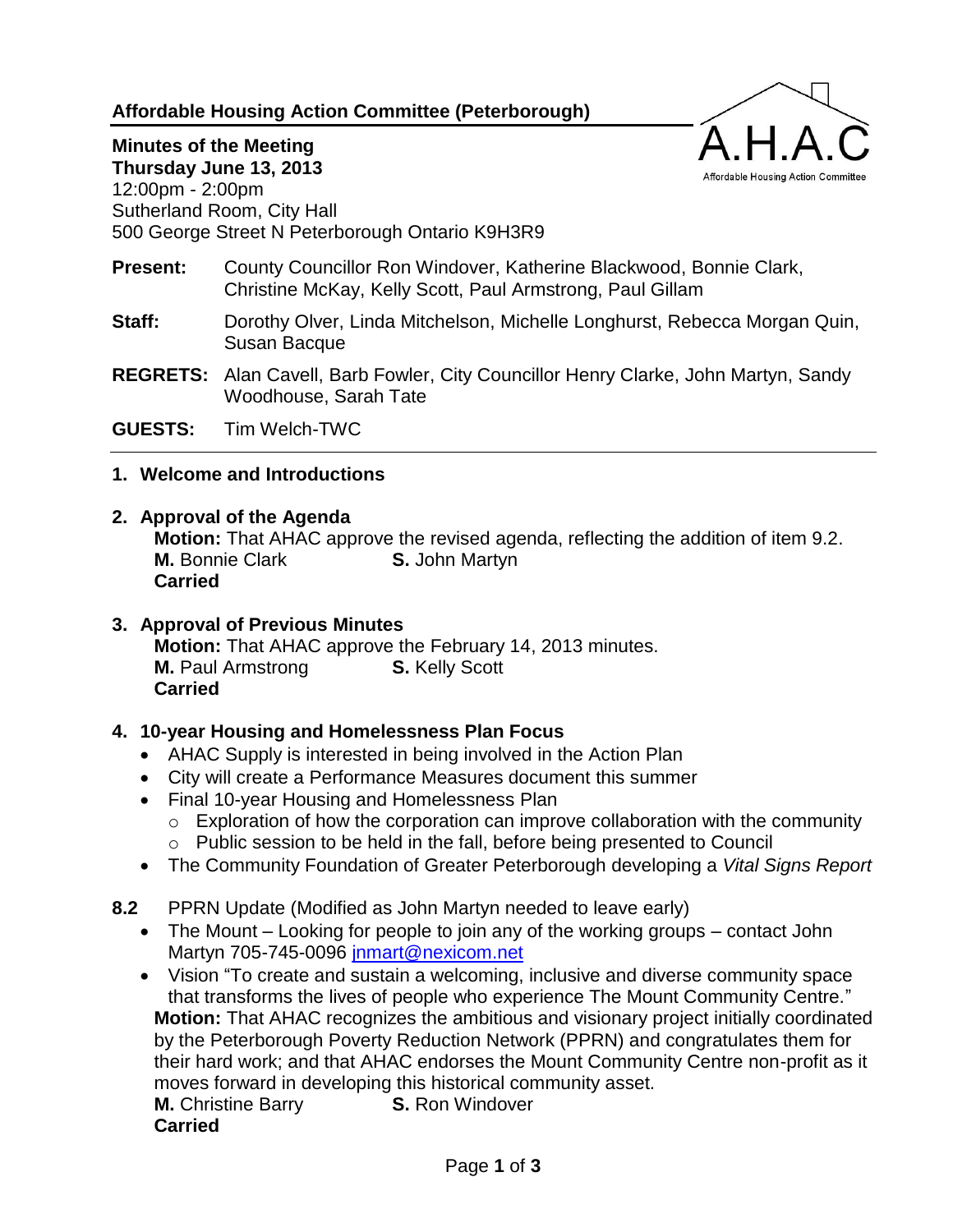## **5. Community Updates**

- June 25 2013 Social Assistance Information Session at Peterborough Public Library
- Members agree to strive to draft motions ahead of each meeting
- Habitat for Humanity and Community Living Peterborough to partner in East City development beginning September 2013
- Youth Build Program new partnership with PASE (500 students, dual-credit program with Fleming College)

**Motion:** That AHAC congratulates Habitat for Humanity for their new east City youth build home project as well as their partnerships with Community Living Peterborough, Sir Sanford Fleming College and the Kawartha Pine Ridge District School Board's educational program PACE, providing a unique learning opportunity. **M.** John Martyn **S.** Bonnie Clark

## **6. Business Arising from Previous Meeting**

**6.1.**National Housing Day - Save the Date (November 19, 2013)

- Planning committee Sarah Tate, Bonnie Clarke, Emily Fergusson, Rebecca Morgan Quin, Bev Keuper, Kathie Howes, Michelle Longhurst
- CMHC partnering with AHAC to share positive stories, a speaker to show something that is working in our community and others
- Recognizing the importance of affordable housing in communities
- Featuring a best practice, celebrating local successes in order to inspire people
- **6.2.**Committee Membership and Nomination of Chair

**Motion –** To accept the committee membership, as per the email confirmation prior to this meeting, in continuation of the 2012-13 membership.<br> **M.** Councillor Windover<br> **S.** Christine Barry

**S.** Christine Barry

**Approved** by Consensus

**Motion –** To nominate Kathy Blackwood as Chair of AHAC for the 2013-14 term. **M.** Councillor Windover **S.** Bonnie Clark

**Approved** by Consensus

- **6.3.**Rent Supplement Adhoc Committee Update
	- Scope and potential City interest and questions to bring to PHC and HRC
	- Importance of counselling and support
- **6.4.**Living Wage report GPAEDC and Chamber of Commerce, Fleming, Trent, Transition Town presentation update
	- Living Wage report education piece to open up dialogue about the topic
	- Logos on the cover page convey endorsement

## **7. Reports from Sub-committees (Written)**

**7.1.** Community Education – attached

Housing is Fundamental

- Reaffirmed the benefits of meeting in person to review the draft (July 11 12:00pm)
- \$3150.00 for design and printing

The written report is accepted for information.

- **7.2.** Services n/a
- **7.3.** Supply May notes attached

The May notes of AHAC Supply are accepted for information.